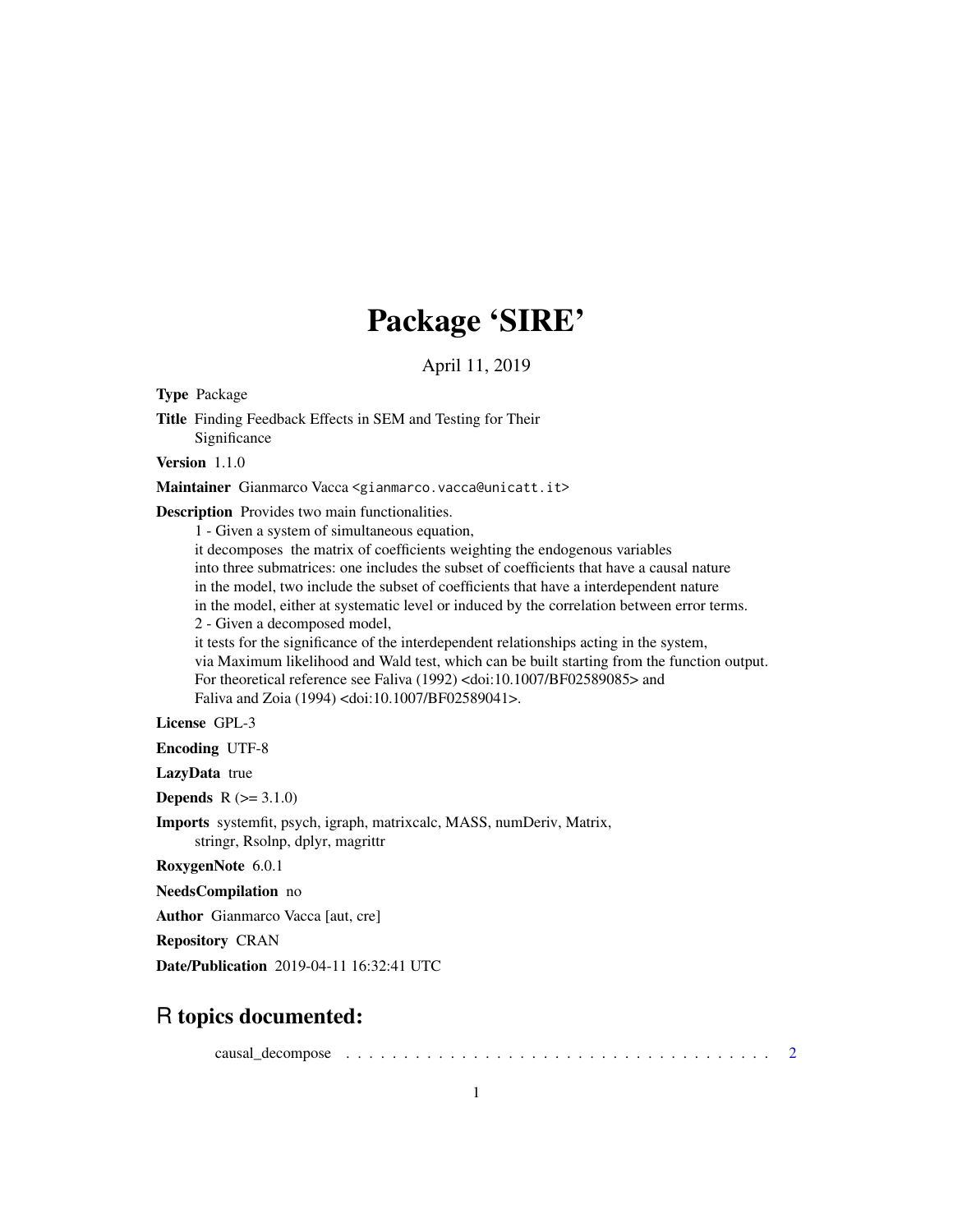<span id="page-1-0"></span>

| Index |  |  |  |  |  |  |  |  |  |  |  |  |  |  |  |  |  |  |  |  |  |
|-------|--|--|--|--|--|--|--|--|--|--|--|--|--|--|--|--|--|--|--|--|--|

#### causal\_decompose *Estimation and decomposition of simultaneous equation model*

#### Description

Estimate and/or decompose a Simultaneous Equation Model into its recursive and Interdependent sub-systems

#### Usage

```
causal_decompose(data, eq.system, resid.est = "noDfCor", instruments,
  sigma.in = NULL)
```
#### Arguments

| data        | the data frame containing the data                                                                                                        |
|-------------|-------------------------------------------------------------------------------------------------------------------------------------------|
| eq.system   | the system of equations (a list of formula objects, e.g. as in pkg system fit)                                                            |
| resid.est   | the estimation methods for the residual covariance matrix (as in systemfit)                                                               |
| instruments | the intruments used to estimate the model via 3-SLS (as in systemfit)                                                                     |
| sigma.in    | the $\Sigma$ matrix, if the user wants to simulate a particular structure at stochastic<br>level. Overrides 3SLS estimation if specified. |

#### Value

A list with components

- eq.system: the system of equations given as input
- Gamma: the 3-SLS estimate of  $\Gamma'$
- C: the matrix highlighting the interdependent mechanisms at deterministic level.
- Psi1: the matrix highlighting the interdependent mechanisms at stochastic level.
- Psi0: the matrix highlighting the causal mechanisms.
- A: the 3-SLS estimate of A
- Sigma: the 3-SLS estimate of Sigma
- systemfit: the output from the systemfit function used to estimate the model
- all.graph: the path diagram of the model, using the package igraph
- dec.graph: the path diagram of the decomposed model, with color coding for each vertex
- type.out: the type of analysis performed, either 'simulation' or 'empirical'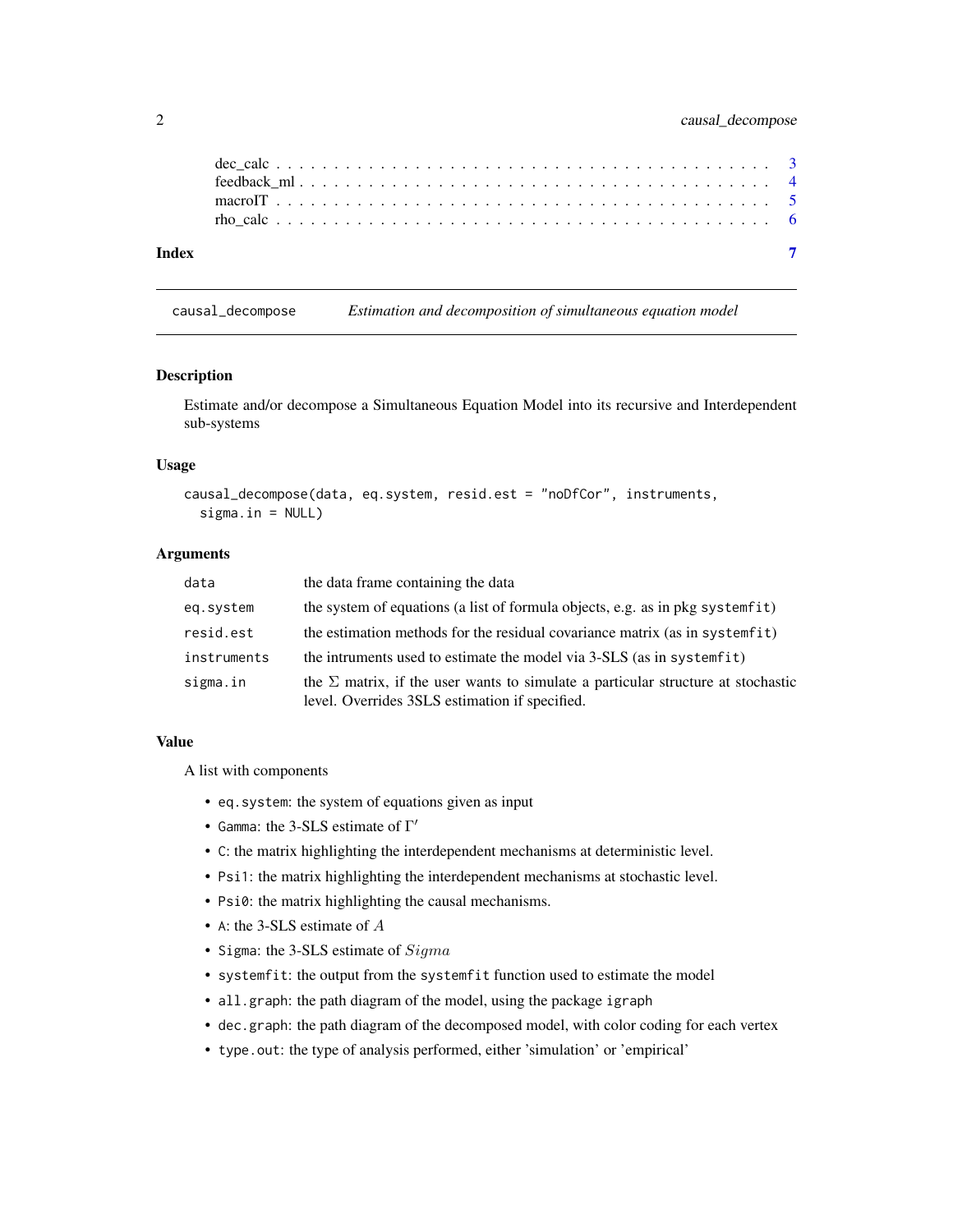<span id="page-2-0"></span>dec\_calc 3

#### Examples

```
data("macroIT")
eq.system = list(
                eq1 = C \sim CP + I + CP_1,eq2 = I - K + CP_1,
               eq3 = WP \sim I + GDP + GDP_{1},
                eq4 = GDP \sim C + I + GDP_1,
               eq5 = CP ~ WPP + T,eq6 = K \sim I + K_1)instruments = \sim T + CP_1 + GDP_1 + K_1
causal_decompose(data = macroIT,
               eq.system = eq.system,
               resid.est = "noDfCor",
               instruments = instruments,
               sigma.in = NULL)
```
dec\_calc *Decomposition starting from Gamma and Sigma*

#### Description

Function to decompose  $\Gamma'$  into recursive and interdependent sub-matrices (internal use)

#### Usage

dec\_calc(Gamma, Sigma)

#### Arguments

| Gamma | the $\Gamma'$ matrix. |
|-------|-----------------------|
| Sigma | the $\Sigma$ matrix.  |

#### Value

A list with components

- C: the matrix highlighting the interdependent mechanisms at deterministic level.
- Psi1: the matrix highlighting the interdependent mechanisms at stochastic level.
- Psi0: the matrix highlighting the causal mechanisms.
- powers: a list containing the matrix powers of  $\Gamma'$ .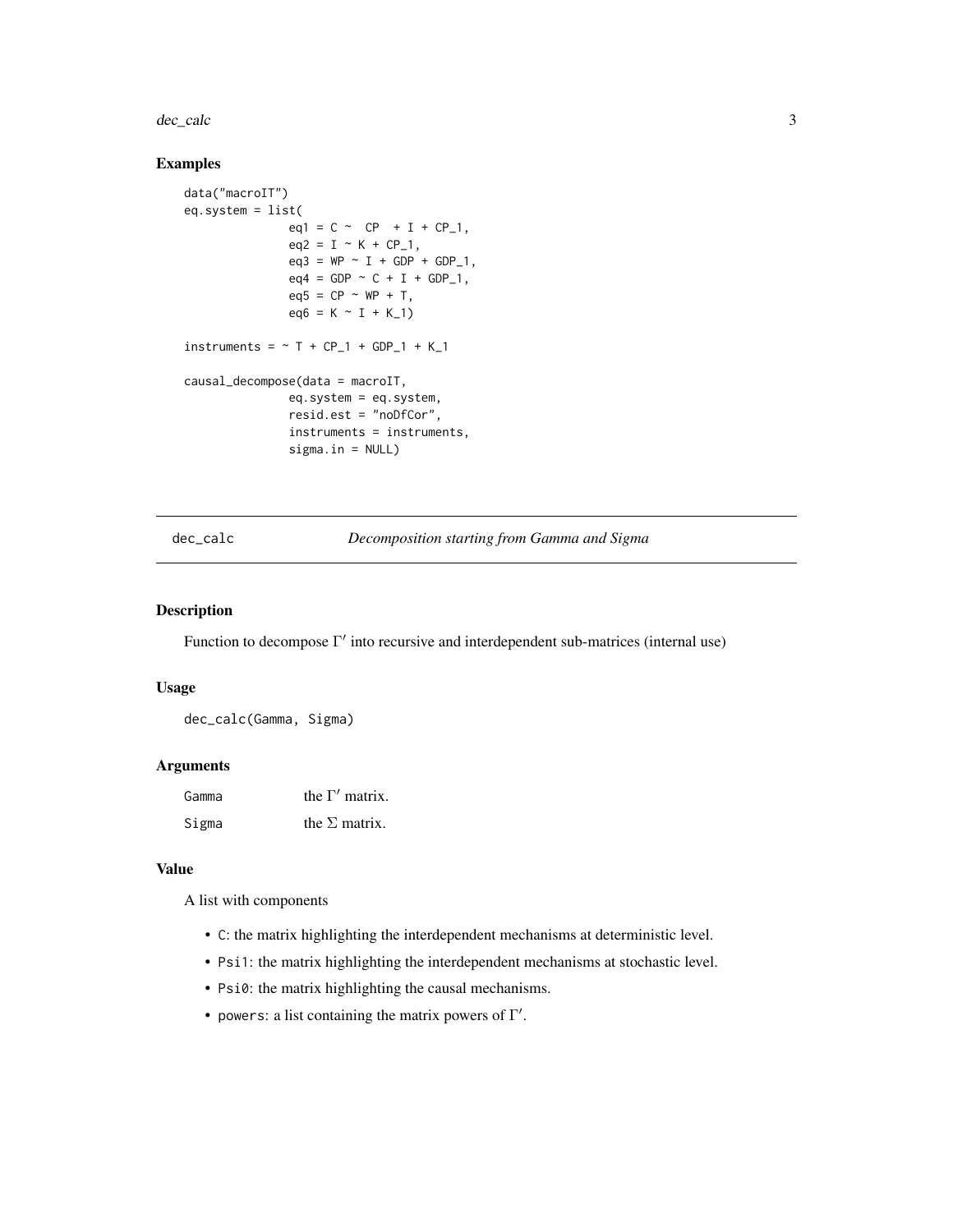<span id="page-3-0"></span>

## Description

Testing for Feedback Effects in a Simultaneous Equation Model

#### Usage

```
feedback_ml(data, out.decompose, eq.id, lb = -200, ub = 200,
  nrestarts = 10, nsim = 20000, seed.in = 1)
```
#### Arguments

| data          | the data frame containing the data                                                         |
|---------------|--------------------------------------------------------------------------------------------|
| out.decompose | the decomposition object resulting from causal_decompose()                                 |
| eq.id         | the equation to be tested for feedback effects                                             |
| 1b            | lower bound of the parameter space required for gosolnp                                    |
| ub            | upper bound of the parameter space required for gosolnp                                    |
| nrestarts     | number of solver restarts (as in gosolnp)                                                  |
| nsim          | number of random parameters to generate for every restart of the solver (as in<br>gosolnp) |
| seed.in       | seed number for gosolnp routine                                                            |

#### Value

A list with components

- rho.est: a data frame with the maximum likelihood estimate of  $rho$  and the equations with which each element is involved in feedback-like mechanisms
- loglik: the value of the log-likelihood of the model
- theta.hessian: the hessian matrix for the estimated parameters
- rho. jacobian: the Jacobian matrix of  $\rho$  with respect to the entire set of parameters
- wald: the resulting Wald test statistic

# Examples

```
data("macroIT")
eq.system = list(
              eq1 = C \sim CP + I + CP_1,eq2 = I ~ K + CP_1,eq3 = WP \sim I + GDP + GDP_{1},
              eq4 = GDP \sim C + I + GDP_1,
              eq5 = CP ~ WPP + T,
```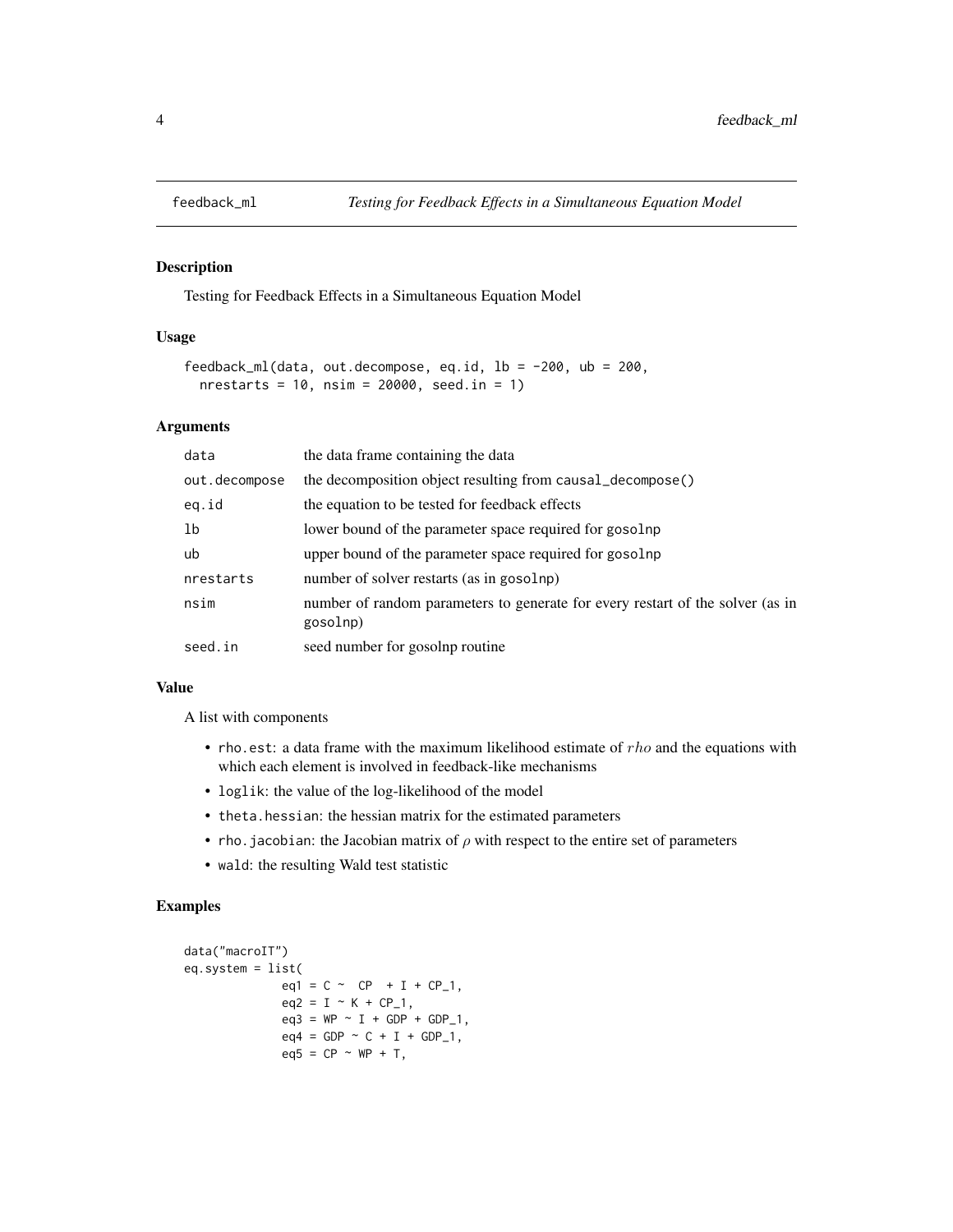#### <span id="page-4-0"></span> $\frac{1}{5}$  macroIT

```
eq6 = K \sim I + K_1instruments = \sim T + CP_1 + GDP_1 + K_1
c.dec = causal_decompose(data = macroIT,
                         eq.system = eq.system,
                         resid.est = "noDfCor",
                         instruments = instruments)
feedback_ml(data = macroIT,
              out.decompose = c.dec,
              eq.id = 5,
              1b = -200,
              ub = 200,nrestarts = 10,
              nsim = 20000,
              seed.in = 1)
```
#### macroIT *Italian Macroeconomic Data*

#### Description

Italian macroeconomic variables from Q3-1996 to Q2-2011 ( $T = 60$  observations). The variables are

- QTR: quarter and year of the observation
- C: expenses for consumption for Italian families
- CP: value added
- WP: private wages from dependent employment
- I: gross investment
- K: gross capital stock
- GDP: gross domestic product
- T: taxes
- CP\_1: lagged value added
- K\_1: lagged gross capital stock
- GDP\_1: lagged gross domestic product

# Usage

```
data(macroIT)
```
# Format

An object of class tbl\_df (inherits from tbl, data.frame) with 60 rows and 11 columns.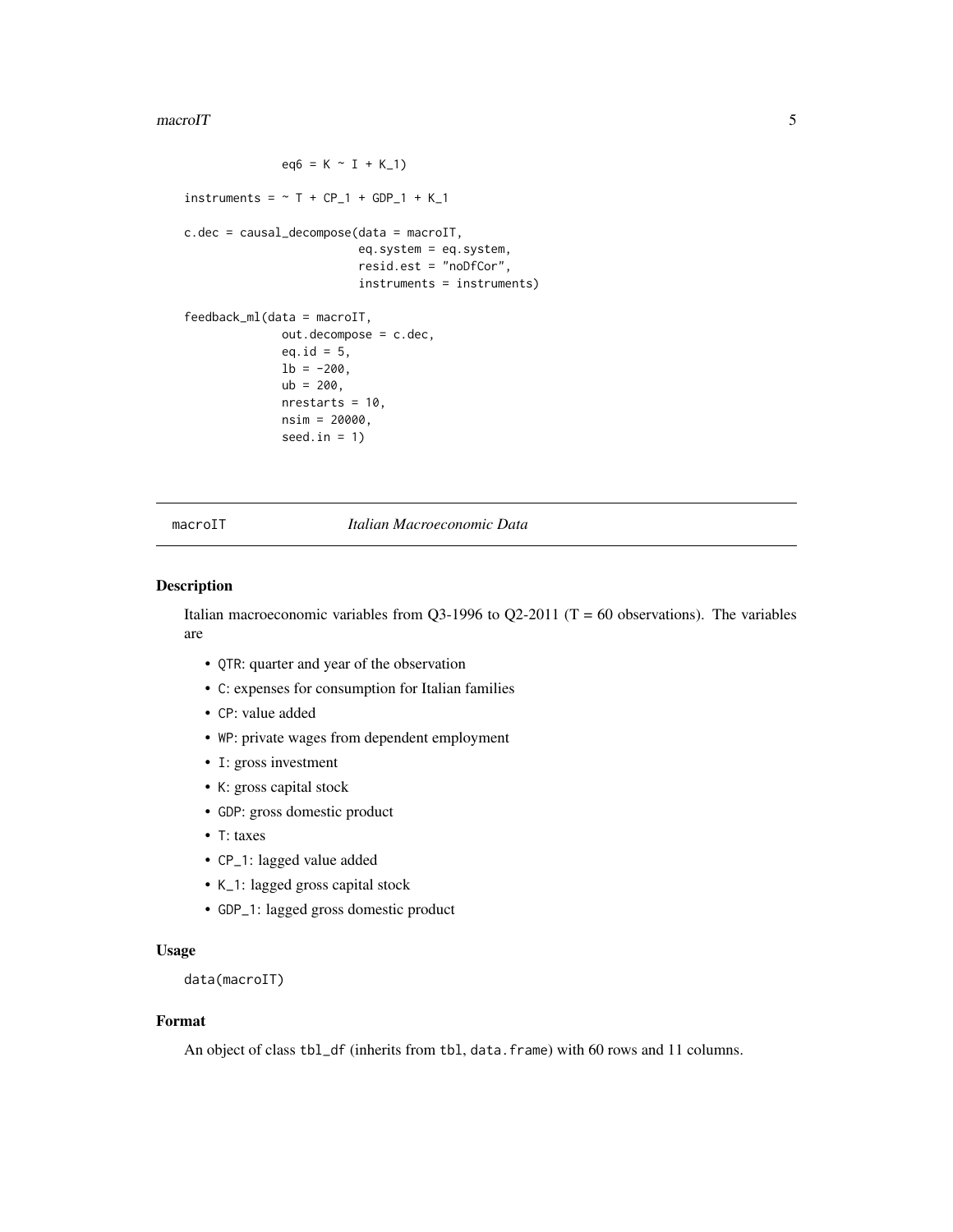# <span id="page-5-0"></span>Source

http://dati.istat.it/

# Examples

data(macroIT)

rho\_calc *Rho Calculation*

# Description

Function to calculate rho (internal use)

## Usage

rho\_calc(l, Gamma, A, Sigma)

# Arguments

|       | the equation index for which to calculate rho |
|-------|-----------------------------------------------|
| Gamma | the $\Gamma'$ matrix                          |
| A     | the $A$ matrix                                |
| Sigma | the $\Sigma$ matrix                           |

#### Value

A list with components

- S0: the selection matrix for  $p_j$ .
- S1: the selection matrix for  $\Gamma'$ .
- S2: the selection matrix. for A